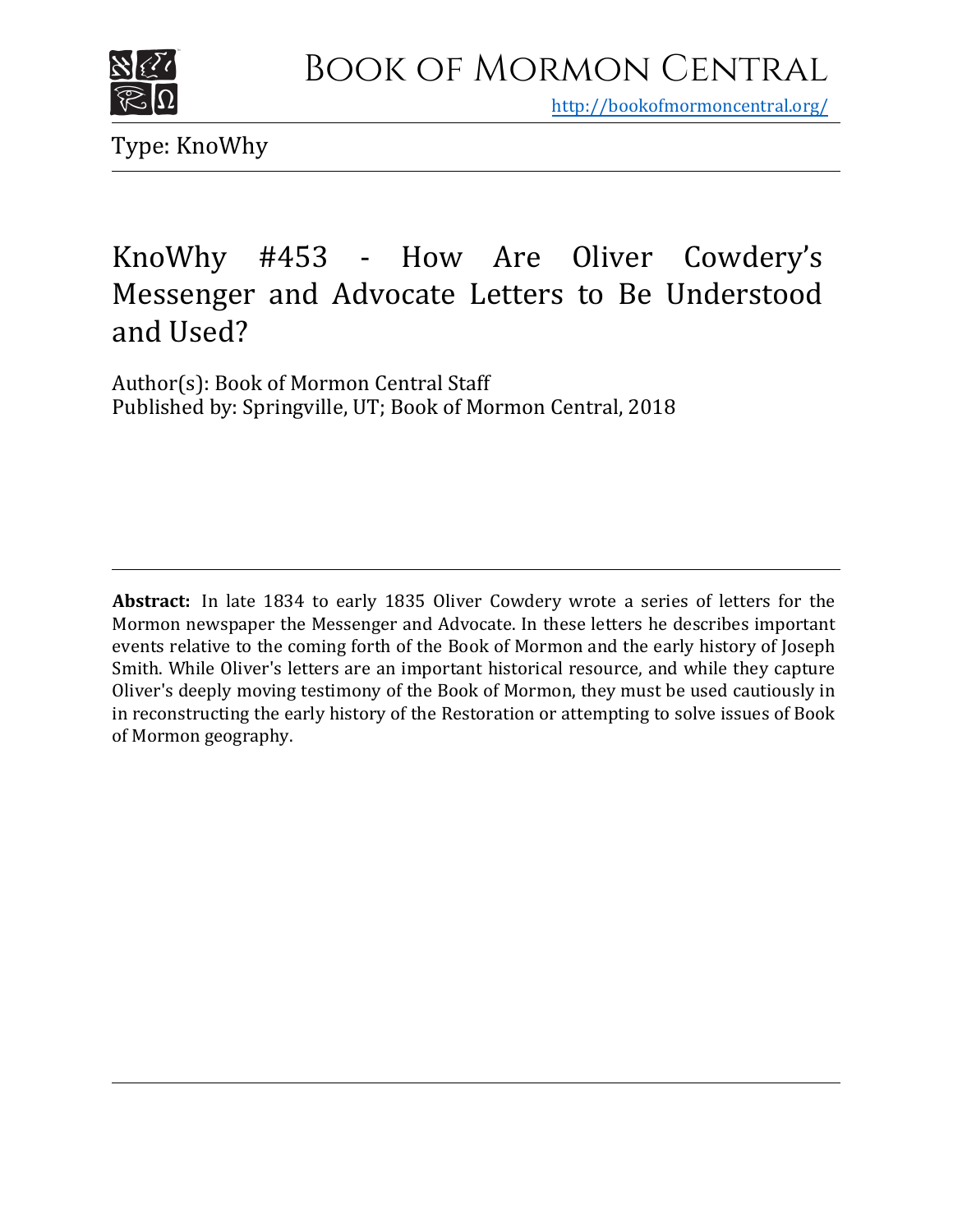

"The Hill Cumorah" by George Anderson via history.lds.org

## **HOW ARE OLIVER COWDERY'S** *MESSENGER AND ADVOCATE*

## **LETTERS TO BE UNDERSTOOD AND USED?**

"I made this record out of the plates of Nephi, and hid up in the hill Cumorah all the records which had been entrusted to me by the hand of the Lord, save it were these few plates which I gave unto my son Moroni."

#### Mormon 6:6

## **THE KNOW**

Oliver Cowdery is undoubtedly one of the most important figures in the early history of The Church of Jesus Christ of Latter-day Saints. While the Church was headquartered in Kirtland, Ohio, Oliver served as the editor of the Church's newspaper *Latter Day Saints' Messenger and Advocate* from October 1834 to May 1835 and again from April 1836 to January 1837.<sup>1</sup>

During his early tenure as editor of the paper, Oliver wrote a series of letters to William W. Phelps, another prominent Mormon figure, detailing the early history of Joseph Smith, the coming forth of the Book of Mormon, the restoration of the gospel, and the

gathering of Israel. These letters, eight in total, $2$  were written partly to combat anti-Mormon opposition and partly to increase the faith of Church members by publishing "a more particular or minute history of the rise and progress of the church of the Latter Day Saints [sic]; and publish, for the benefit of enquirers, and all who are disposed to learn."<sup>3</sup>

Although the Prophet Joseph Smith began composing his personal history in 1832,<sup>4</sup> this early draft remained unpublished during his lifetime, effectively making Oliver's letters in the *Messenger and Advocate* the earliest public history of Joseph Smith, the coming forth of the Book of Mormon, and several other related topics.<sup>5</sup>

**TITLE AND PUBLICATION DATE CONTENT SUMMARY**

**"Dear Brother," [Letter I] (October 1834)**  Introductory remarks; Oliver's first meeting with Joseph Smith; translating the Book of Mormon; visitation of John the Baptist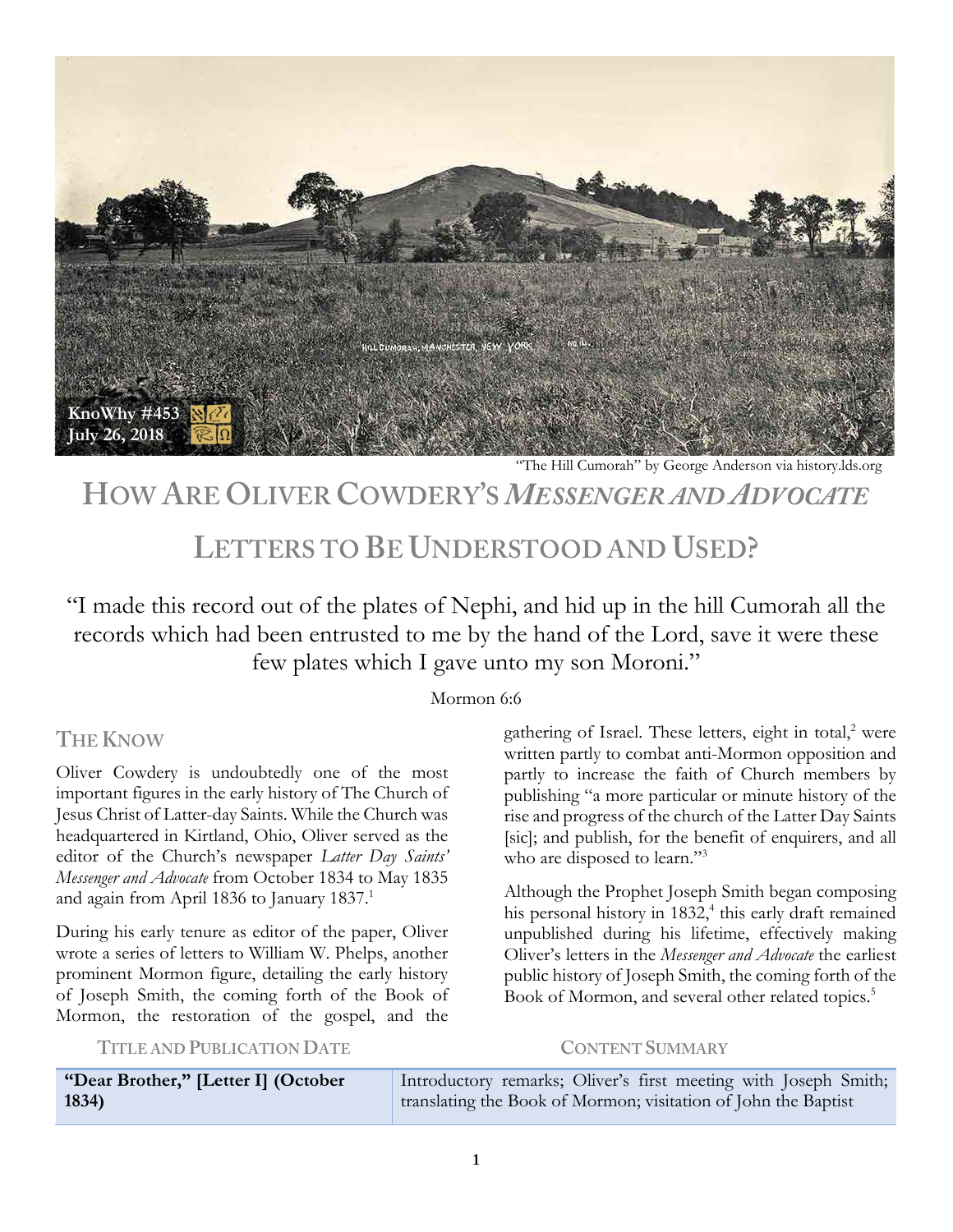| "Letter II." (November 1834)  | Discussion of apostasy and restoration; past examples of opposition<br>to the work of God                                                                                                                                                                                                                                                      |
|-------------------------------|------------------------------------------------------------------------------------------------------------------------------------------------------------------------------------------------------------------------------------------------------------------------------------------------------------------------------------------------|
| "Letter III." (December 1834) | Early history of Joseph Smith; the "great awakening" and<br>"excitement" around religious topics during Joseph Smith's youth                                                                                                                                                                                                                   |
| "Letter IV." (February 1835)  | Visitation of Moroni to Joseph Smith in 1823; description of<br>Moroni's physical appearance and instructions to Joseph Smith                                                                                                                                                                                                                  |
| "Letter V." (March 1835)      | Discussion on the nature and calling of angels; discussion on "the<br>great plan of redemption"; discussion on the preaching of the gospel<br>and the gathering of Israel                                                                                                                                                                      |
| "Letter VI." (April 1835)     | Further discussion on the gathering of Israel; biblical prophecies on<br>the restoration of Israel; "rehearsal of what was communicated" to<br>Joseph Smith by Moroni; summary of Book of Mormon teachings<br>concerning the redemption of Israel in the latter days                                                                           |
| "Letter VII." (July 1835)     | Description of Joseph Smith's discovery of the golden plates;<br>description of the hill in Palmyra, N.Y. "in which these records were<br>deposited"; location identified as the "hill Cumorah"; identified as<br>the same location where the Nephites and Jaredites were<br>exterminated                                                      |
| "Letter VIII." (October 1835) | Description of the topography of the hill Cumorah; description of<br>the "cement" box in which the plates were deposited; description of<br>Joseph Smith's first attempt to retrieve the plates; extensive<br>quotations of Moroni's teachings and instructions to Joseph Smith;<br>history of Joseph Smith from 1823-1827; concluding remarks |

The impact and authority of Oliver's letters can be measured by several factors. First, "there is no evidence that Joseph Smith assigned Cowdery to write the letters."6 Second, the Prophet gave some support by providing Oliver details about "the time and place of [his] birth" and information about his adolescence that would help Oliver correct anti-Mormon misconceptions as a main concern, $\bar{y}$  but it is unclear how much information Joseph supplied about other things.

Third, Joseph was impressed enough with Oliver's letters that when he commissioned his 1834–1836 history, copies of them were included. But they were included as a block and without any corrections or clarifications. "The transcription of [these] letters into [Joseph Smith's] history was evidently conceived in terms of the entire series, not as a piecemeal copying of the individual letters."8 The men tasked with composing this early history were Frederick G.

Williams, Warren Parrish, and Oliver himself, making the inclusion of the letters an understandable move.<sup>9</sup>

Finally, Oliver's letters were republished on multiple occasions by Church presses in both North America and Europe, making them effective missionary tools in early Mormon proselytizing efforts, but again without the benefit of any improvements or the supervision of Joseph Smith.10

Even though Oliver's history was undoubtedly popular among early Mormons, historians recognize that it does not tell the whole story and cannot be taken entirely at face value. For instance, Letter III provides a retelling of Joseph's youth which includes the religious excitement that caused Joseph to reflect on where he could turn for answers to his soul-wrenching questions,<sup>11</sup> but then, Oliver omits any description of Joseph Smith's First Vision in 1820.12

At first glance, Oliver's narrative "appears to be leading up to the story of the First Vision,"<sup>13</sup> but then it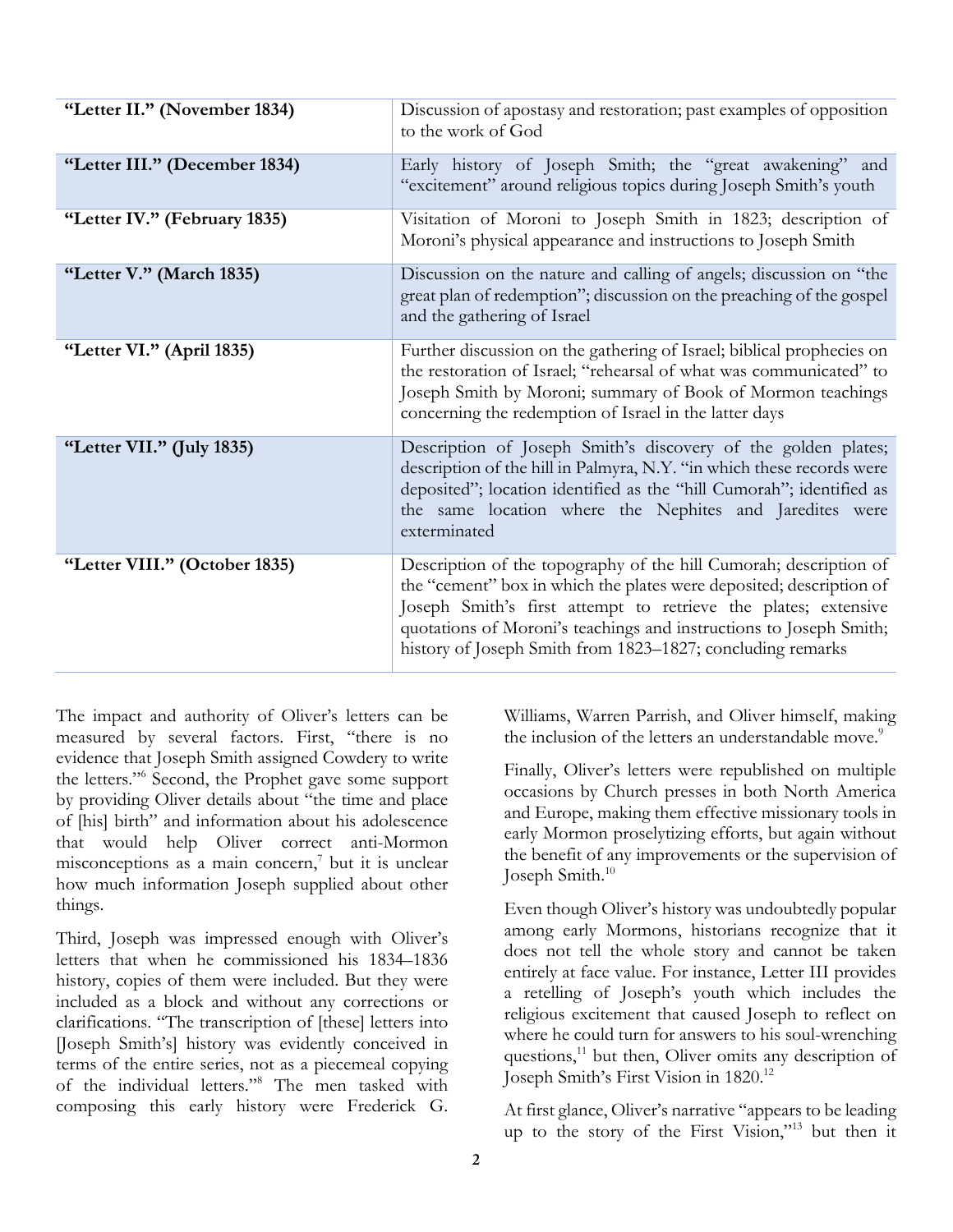abruptly skips the First Vision and instead places the religious excitement not between the years 1818–1820, as Joseph himself would do in his 1838 history,<sup>14</sup> but in the year 1823 with the visitation of Moroni.<sup>15</sup> Furthermore, instead of depicting Joseph as praying to God in the woods in consequence of this turmoil in 1820, as Joseph made clear in his own official history, $16$ Oliver describes him as praying in his bedroom.<sup>17</sup>

Besides these errors, Oliver includes lengthy quotations of the angel Moroni to Joseph Smith which are unlikely to be a verbatim recapturing.18 Given that this depiction of Moroni's interviews with Joseph between 1823–1827 was published some years after their occurrence, and given the fact Oliver was not present during these visits, it is more likely that, true to his extravagant literary style, Oliver somewhat embellished his account to enhance its readability and appeal.19 This is not to say Oliver's letters should be dismissed wholesale, only that they should be used carefully in historical reconstructions.

### **THE WHY**

Oliver Cowdery was undeniably an important witness to the foundational events of the Restoration and his letters as published in the *Messenger and Advocate* offer a glimpse into these events. He was intimately familiar with the production of the Book of Mormon, having written it "with [his] own pen . . . as it fell from the lips of the Prophet Joseph, as he translated it by the gift and power of God, by the means of the Urim and Thummim, or as it is called by the book, Holy Interpreters."20 And, although Oliver fell into apostasy for a period, he never denied his testimony and returned to the Church a few years before his death.<sup>21</sup>

While Oliver's letters certainly convey his moving personal testimony of the authenticity of the Book of Mormon, they don't definitively establish other matters for which there is contrary historical evidence or which remain open to discussion. This includes Book of Mormon geography. While it is true that Oliver understood the hill near Palmyra, N.Y. where Joseph retrieved the plates to be the same hill Cumorah described in the Book of Mormon where the Nephites and the Jaredites perished, $2^2$  it is unknown where Oliver got this idea. Was it from assumptions he made based on his reading of the Book of Mormon, from prophetic insights offered by Joseph Smith, or from some other source $e^{23}$ 

In any case, unlike the Lectures on Faith in 1835, or Joseph's Smith's epistles to the Church in 1844, or the Pearl of Great Price in 1880, or even other texts attributed to Oliver such as the "Declaration of Government and Law" (now D&C 134), $^{24}$  none of Oliver Cowdery's letters from this series, including Letter VII, were ever canonized as binding revelation.<sup>25</sup> As many comments by Church leaders have made clear, the Church has no official position on the geography of Book of Mormon events.<sup>26</sup>

It is therefore more appropriate that, rather than seeing Oliver's views on the topic of Book of Mormon geography as being authoritative, prophetic pronouncements, they should be seen as reflections of, if not the main cause behind, popular nineteenthcentury Mormon speculation on Book of Mormon geography.

While it is clear that Joseph said he was visited by the angel Moroni on the west side of the unnamed hill near his family's Manchester, N.Y., home,<sup>27</sup> that is a separate matter from how far and wide Moroni had wandered during the 36 or more years after the final battle in A.D. 385 before he deposited the plates in A.D. 421 in their designated resting place.

So, Oliver's *Messenger and Advocate* letters need to be approached cautiously. Although they are not entirely free from error and embellishment, they are, of course, quite valuable to students of early Mormon history. They provide many important insights into the translation of the Book of Mormon and the restoration of the priesthood, matters with which Oliver was personally acquainted. Most of all, these letters are intended to be read and used for increasing faith in the gospel of Jesus Christ and in affirming belief in the Book of Mormon as the word of God.

### **FURTHER READING**

John W. Welch, "Oliver Cowdery as Editor, Defender, [and Justice of the Peace in Kirtland,](https://rsc.byu.edu/archived/days-never-be-forgotten-oliver-cowdery/9-oliver-cowdery-editor-defender-and-justice-peace)" in *Days Never to Be Forgotten: Oliver Cowdery*, ed. Alexander L. Baugh (Provo, UT: Religious Studies Center, Brigham Young University, 2009), 255–77.

Roger Nicholson, "The Cowdery Conundrum: [Oliver's Aborted Attempt to Describe Joseph Smith's](https://www.mormoninterpreter.com/the-cowdery-conundrum-olivers-aborted-attempt-to-describe-joseph-smiths-first-vision-in-1834-and-1835/)  [First Vision in 1834 and 1835,](https://www.mormoninterpreter.com/the-cowdery-conundrum-olivers-aborted-attempt-to-describe-joseph-smiths-first-vision-in-1834-and-1835/)"*Interpreter: A Journal of Mormon Scripture* 8 (2014): 27–44.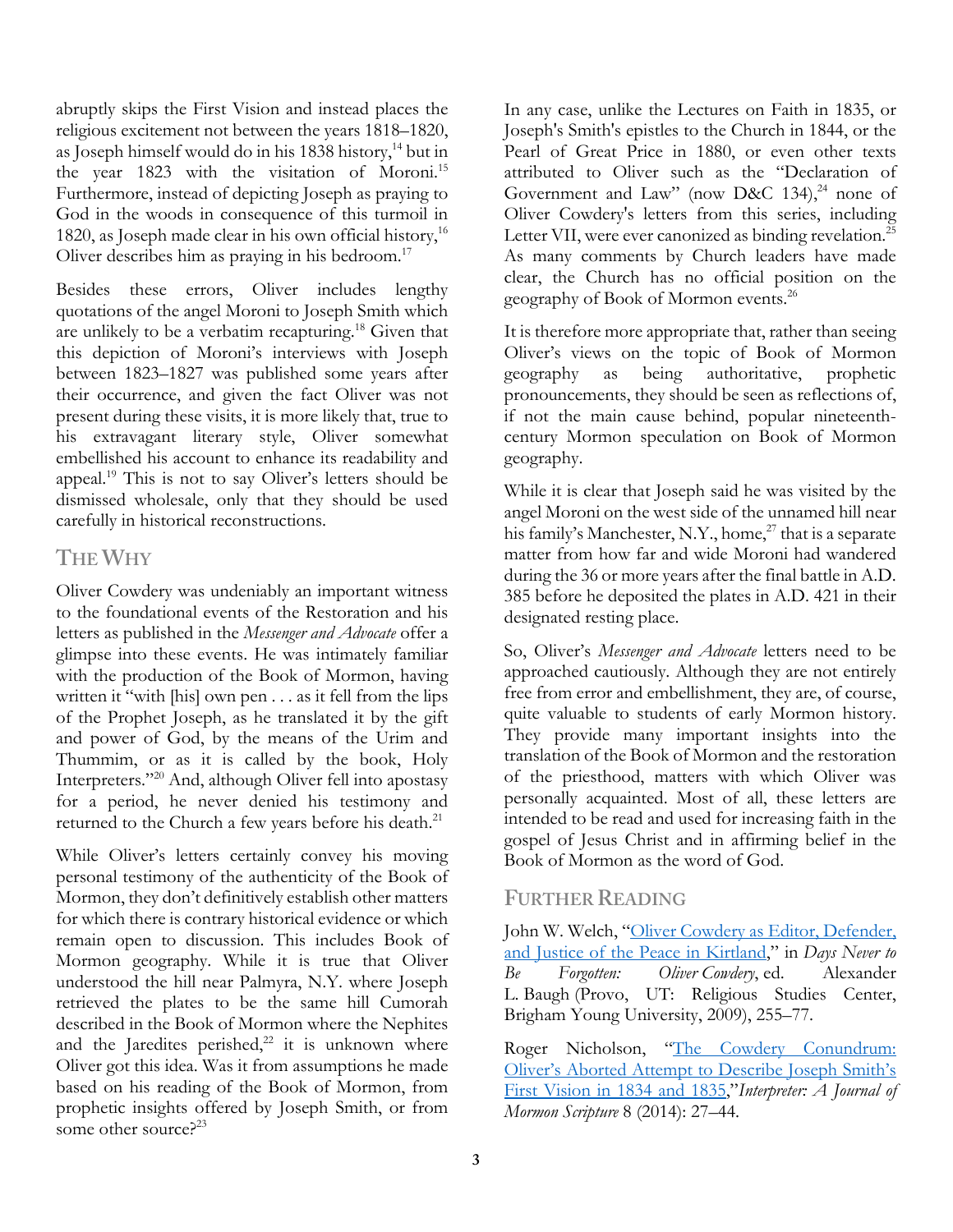Book of Mormon Central, ["Where Did the Book of](https://knowhy.bookofmormoncentral.org/content/where-did-the-book-of-mormon-happen)  [Mormon Happen?,"](https://knowhy.bookofmormoncentral.org/content/where-did-the-book-of-mormon-happen) *KnoWhy* 431 (May 8, 2018).

© Book of Mormon Central, 2018



#### **NOTES**

- 1. J. Leroy Caldwell, ["Messenger and Advocate,](http://eom.byu.edu/index.php/Messenger_and_Advocate)" in *Encyclopedia of Mormonism*, ed. Daniel H. Ludlow (New York, NY: Macmillan, 1992), 2:892.
- 2. The letters can be read [online](https://archive.bookofmormoncentral.org/author/Cowdery,%20Oliver) at the Book of Mormon Centra[l archive.](https://archive.bookofmormoncentral.org/author/Cowdery,%20Oliver)
- 3. "Letter II," *Latter Day Saints' Messenger and Advocate* 1, no. 2 (November 1834): 27–28. In October of the same year that Oliver began his letters, the anti-Mormon author E. D. Howe published his highly influential work *Mormonism Unvailed* [sic] in nearby Painesville, Ohio. In it, Howe attempted to prove that the Book of Mormon was a modern fabrication based on a manuscript written by a certain Solomon Spalding and that Joseph Smith's reputation, including his honesty and moral character, was suspect. Howe's book can be accessed online at:

#### [https://archive.org/details/mormonismunvaile00howe.](https://archive.org/details/mormonismunvaile00howe)

Unlike other anti-Mormon writers, like Alexander Campbell, whom Oliver also responded to elsewhere in the *Messenger and Advocate*, Howe was never mentioned by name in any of Oliver's letters to Phelps. Nevertheless, the timing of the publication of Howe's book, the considerable influence it wielded in popular discourse on Mormonism, and the overall content and focus of Oliver's letters all make it seem very likely that Oliver was at the very least indirectly responding to Howe. On Oliver's efforts to defend the Church, see generally John W. Welch[, "Oliver Cowdery's 1835 Response](https://publications.mi.byu.edu/fullscreen/?pub=2239&index=11)  [to Alexander Campbell's 1831 'Delusions',"](https://publications.mi.byu.edu/fullscreen/?pub=2239&index=11) in *Oliver Cowdery: Scribe, Elder, Witness*, ed. John W. Welch and Larry E. Morris (Provo, UT: Neal A. Maxwell Institute for Religious Scholarship, 2006), 221-239; John W. Welch, "Oliver [Cowdery as Editor, Defender, and Justice of the Peace in](https://rsc.byu.edu/archived/days-never-be-forgotten-oliver-cowdery/9-oliver-cowdery-editor-defender-and-justice-peace)  [Kirtland,"](https://rsc.byu.edu/archived/days-never-be-forgotten-oliver-cowdery/9-oliver-cowdery-editor-defender-and-justice-peace) in *Days Never to Be Forgotten: Oliver Cowdery*, ed. Alexander L. Baugh (Provo, UT: Religious Studies Center, Brigham Young University, 2009), 267–270.

- 4. See ["History, circa Summer 1832,](http://www.josephsmithpapers.org/paper-summary/history-circa-summer-1832/1)" online.
- 5. One year earlier, the Church's newspaper *The Evening and the Morning Star* ran editorials by William Phelps on the content and message of the Book of Mormon and the early progress of Mormon missionary efforts, but these articles provided neither a substantive history behind the early life of Joseph Smith nor a clear narrative describing the coming forth of the Book of Mormon. See ["The Book of Mormon,](https://www.fairmormon.org/answers/The_Evening_and_The_Morning_Star/1/8)" *The Evening and the Morning Star* 1, no. 8 (January 1833): 56–58; ["Rise and](http://www.josephsmithpapers.org/paper-summary/william-w-phelps-rise-and-progress-of-the-church-of-christ-april-1833/1)  [Progress of the Church of Christ,"](http://www.josephsmithpapers.org/paper-summary/william-w-phelps-rise-and-progress-of-the-church-of-christ-april-1833/1) *The Evening and the Morning Star* 1, no. 11 (April 1833): 83–84. On the importance of Oliver's letters as an early Church history, see Richard Bushman, ["Oliver's Joseph,"](https://rsc.byu.edu/archived/days-never-be-forgotten-oliver-cowdery/1-olivers-joseph) in *Days Never to Be Forgotten*, 6– 10." Phelps, ["The Book of Mormon,"](https://www.fairmormon.org/answers/The_Evening_and_The_Morning_Star/1/8) 57, appears to be the first recorded instance of the hill in New York where Joseph Smith received the plates being called Cumorah.
- 6. Karen Lynn Davidson et al., eds., *The Joseph Smith Papers: Histories, Volume 1: Joseph Smith Histories, 1832–1844* (Salt Lake City, UT: The Church Historian's Press, 2012), xxi.
- 7. Joseph Smith letter to Oliver Cowdery, "Brother O. Cowdery," *Latter Day Saints' Messenger and Advocate* 1, no. 3 (December 1834): 40. It seems very likely that Joseph provided his support in an effort to counter the accusations made in Howe's *Mormonism Unvailed.* Additionally, it seems that that Oliver had access to Joseph's 1832 history and incorporated elements of it in his sketch of Joseph Smith's early life. See the discussion in ["JS Defended Himself in](http://www.josephsmithpapers.org/event/js-defended-himself-in-letter-in-messenger-and-advocate)  Letter in [Messenger and Advocate,"](http://www.josephsmithpapers.org/event/js-defended-himself-in-letter-in-messenger-and-advocate) online; Roger Nicholson, [The Cowdery Conundrum: Oliver's Aborted](https://www.mormoninterpreter.com/the-cowdery-conundrum-olivers-aborted-attempt-to-describe-joseph-smiths-first-vision-in-1834-and-1835/)  [Attempt to Describe Joseph Smith's First Vision in 1834 and](https://www.mormoninterpreter.com/the-cowdery-conundrum-olivers-aborted-attempt-to-describe-joseph-smiths-first-vision-in-1834-and-1835/)  [1835,"](https://www.mormoninterpreter.com/the-cowdery-conundrum-olivers-aborted-attempt-to-describe-joseph-smiths-first-vision-in-1834-and-1835/) *Interpreter: A Journal of Mormon Scripture* 8 (2014): 27– 44.
- 8. Davidson et al., eds., *The Joseph Smith Papers: Histories, Volume 1*, 39.
- 9. Pages 46–103 of the 1834–1836 history are written in the hands of these scribes. The history can be accessed [online.](http://www.josephsmithpapers.org/paper-summary/history-1834-1836/48#XEC7279AC-D0DE-4E03-8335-C3E346B72773.)
- 10. Republications of Oliver's letters began appearing in 1840 when Parley P. Pratt reprinted Oliver's depiction of the visitation of Moroni to Joseph Smith. See "A Remarkable Vision," *The Latter-day Saints' Millennial Star* 1, no. 2 (June 1840): 42–44; "A Remarkable Vision," *The Latter-day Saints' Millennial Star* 1, no. 5 (September 1840): 105–109; "A Remarkable Vision," *The Latter-day Saints' Millennial Star* 1, no. 6 (October 1840): 150–154; "A Remarkable Vision," *The Latter-day Saints' Millennial Star* 1, no. 7 (November 1840): 174–178. The letters were further republished in 1840 ("Copy of a Letter written by O. Cowdery," *Times and Seasons* 2, no. 1 [November 1, 1840]: 199–201; "Letter II," *Times and Seasons* 2, no. 2 [November 15, 1840]: 208–212; "Letter III," *Times and Seasons* 2, no. 3 [December 1, 1840]: 224–225; "Letter IV," *Times and Seasons* 2, no. 4 [December 15, 1840]: 240–242; Orson Pratt, *A[n] Interesting Account of Several Remarkable Visions* [Edinburgh: Ballantyne and Hughes, 1840], 8–12), 1841 ("Letter VI," Times and Seasons 2, no. 11 [April 1, 1841]: 359–363; "Rise of the Church," *Times and Seasons* 2, no. 12 [April 15, 1841]: 376–379; "Letter VIII," *Times and Seasons* 2, no. 13 [May 1, 1841]: 390–396; "O. Cowdery's Letters to W. W. Phelps," *Gospel Reflector* 1, no. 6 [March 15, 1841]; 137– 176), 1843 ("O. Cowdery's First Letter to W. W. Phelps," *The Latter-day Saints' Millennial Star* 3, no. 9 [January 1843]: 152– 154), and 1844 (*[Letters by Oliver Cowdery, to W.W. Phelps on the](https://archive.bookofmormoncentral.org/content/letters-oliver-cowdery-ww-phelps-origin-book-mormon-and-rise-church-jesus-christ-latter-day)  [Origin of the Book of Mormon and the Rise of the Church of Jesus](https://archive.bookofmormoncentral.org/content/letters-oliver-cowdery-ww-phelps-origin-book-mormon-and-rise-church-jesus-christ-latter-day)  [Christ of Latter-day Saints](https://archive.bookofmormoncentral.org/content/letters-oliver-cowdery-ww-phelps-origin-book-mormon-and-rise-church-jesus-christ-latter-day)* [Liverpool: Ward and Cairns, 1844]; "O. Cowdery's Letters to W. W. Phelps," *The Prophet* 1, no. 7 [June 29, 1844]).
- 11. "Letter III," *Latter Day Saints' Messenger and Advocate* 1, no. 3 (December 1834): 42–43.
- 12. Joseph's journal entry on November 9, 1835, which was copied by Warren Cowdery into the 1834–1836 history project, clearly recounted the 1820 vision in which Joseph saw and heard two beings. See Dean C. Jessee, "The Earliest [Accounts of Joseph Smith's First Vision,](https://byustudies.byu.edu/content/early-accounts-joseph-smiths-first-vision)" in *Opening the Heavens: Accounts of Divine Manifestation, 1820–1844*, ed. John W. Welch, 2nd ed. (Provo: Brigham Young University Press, 2017), 9–12. For a recent attempt at making sense of Oliver's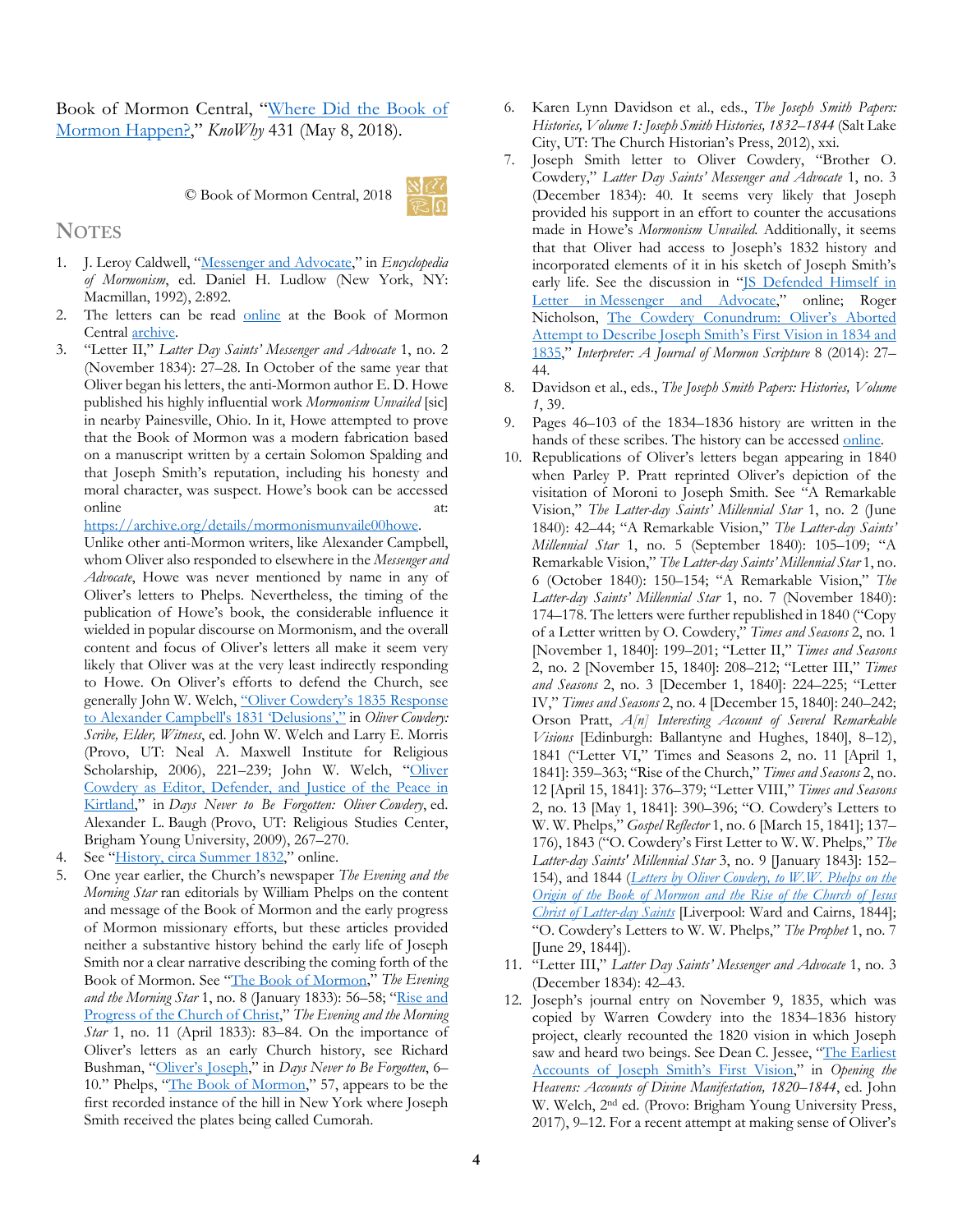omission of the 1820 vision, see Nicholson, ["The Cowdery](https://www.mormoninterpreter.com/the-cowdery-conundrum-olivers-aborted-attempt-to-describe-joseph-smiths-first-vision-in-1834-and-1835/)  [Conundrum,"](https://www.mormoninterpreter.com/the-cowdery-conundrum-olivers-aborted-attempt-to-describe-joseph-smiths-first-vision-in-1834-and-1835/) 27–44.

- 13. Bushman, ["Oliver's Joseph,](https://rsc.byu.edu/archived/days-never-be-forgotten-oliver-cowdery/1-olivers-joseph)" 6.
- 14. [History, 1838–1856, volume A-1 \[23 December 1805–30](http://www.josephsmithpapers.org/paper-summary/history-1838-1856-volume-a-1-23-december-1805-30-august-1834/1)  [August 1834\], p. 1.](http://www.josephsmithpapers.org/paper-summary/history-1838-1856-volume-a-1-23-december-1805-30-august-1834/1) "Sometime in the second year after our removal to Manchester [1819], there was in the place where we lived an unusual excitement on the subject of religion."
- 15. "Letter IV," *Latter Day Saints' Messenger and Advocate* 1, no. 5 (February 1835): 78. "You will recollect that I mentioned the time of a religious excitement, in Palmyra and vicinity to have been in the 15th year of our brother J. Smith Jr's, age—that was an error in the type—it should have been in the 17th.— You will please remember this correction, as it will be necessary for the full understanding of what will follow in time. This would bring the date down to the year 1823."
- 16. [History, 1838–1856, volume A-1 \[23 December 1805–30](http://www.josephsmithpapers.org/paper-summary/history-1838-1856-volume-a-1-23-december-1805-30-august-1834/3)  [August 1834\], p. 3.](http://www.josephsmithpapers.org/paper-summary/history-1838-1856-volume-a-1-23-december-1805-30-august-1834/3) "I at last came to the determination to ask of God, concluding that if he gave wisdom to them that lacked wisdom, and would give liberally and not upbraid, I might venture. So in accordance with this my determination to ask of God, I retired to the woods to make the attempt. It was on the morning of a beautiful clear day early in the spring of Eightteen hundred and twenty. It was the first time in my life that I had  $\leq$  made  $>$  such an attempt, for amidst all  $\leq$  my > anxieties I had never as yet made the attempt to pray vocally."
- 17. "Letter IV," 78–79. "On the evening of the 21st of September, 1823, previous to retiring to rest, our brother's mind was unusually wrought up on the subject which had so long agitated his mind—his heart was drawn out in fervent prayer, and his whole soul was so lost to every thing of a temporal nature, that earth, to him, had lost its claims, and all he desired was to be prepared in heart to commune with some kind messenger who could communicate to him the desired information of his acceptance with God. . . . While continuing in prayer for a manifestation in some way that his sins were forgiven; endeavoring to exercise faith in the scriptures, on a sudden a light like that of day, only of a purer and far more glorious appearance and brightness, burst into the room."
- 18. See "Letter VIII," *Latter Day Saints' Messenger and Advocate* 2, no. 1 (October 1835): 197–198, where Oliver quotes Moroni for an astounding 1078 words.
- 19. Oliver's overwrought verbosity, his penchant for "rhetorical flourishes" which make "the story more Oliver's than Joseph's," his telltale "flowery journalese," and his "florid romantic language" have been noted by careful readers. See for instance the remarks of Bushman, ["Oliver's Joseph,](https://rsc.byu.edu/archived/days-never-be-forgotten-oliver-cowdery/1-olivers-joseph)" 7; Arthur Henry King, *The Abundance of the Heart* (Salt Lake City, UT: Bookcraft, 1986), 204; Davidson et al., eds., *The Joseph Smith Papers: Histories, Volume 1*, 38.
- 20. "Last Days of Oliver Cowdery," *Deseret News* (April 13, 1859)" 48.
- 21. See Scott H. Faulring, ["The Return of Oliver Cowdery,](https://publications.mi.byu.edu/fullscreen/?pub=2239&index=16)" in *Oliver Cowdery*, 321–362.
- 22. Oliver makes his views plain in "Letter VII," *Latter Day Saints' Messenger and Advocate* 1, no. 10 (July 1835): 155–159.
- 23. As made clear in Joseph Smith's December 1834 letter cited above, the extent of the Prophet's involvement with the

compositions of the *Messenger and Advocate* letters was to provide Oliver with information about his youth and upbringing. In the absence of any corroborative evidence attesting to Joseph's input beyond this, any comments made by Oliver in these letters concerning the geography of the Book of Mormon must therefore have been his alone.

- 24. "On August 17, 1835, in the midst of the Saints' attempts to petition the government for help, Oliver Cowdery and Sidney Rigdon presented a document titled 'Declaration of Government and Law' to Church members in Kirtland, Ohio. The declaration—no[w Doctrine and Covenants 134](https://www.lds.org/scriptures/dc-testament/dc/134?lang=eng) sought to address all of the Saints' concerns." Spencer W. McBride, ["Of Governments and Laws,](https://history.lds.org/article/of-governments-and-laws?lang=eng)" online at history.lds.org.
- 25. An excerpt from Letter I providing Oliver Cowdery's firsthand testimony of the translation of the Book of Mormon and the visitation of John the Baptist was included in the 1851 Pearl of Great Price as a footnote to republished portions of Joseph Smith's 1838 history. The Pearl of Great Price was canonized as scripture in 1880. This excerpt is present in the current 2013 edition of the Pearl of Great Price (Joseph Smith–––History 1:71 footnote). Beyond this footnote reproducing part of Letter I, no material from the letters has been canonized, including any material from Letter VII concerning the location of the hill Cumorah.
- 26. "Church leadership officially and consistently distances itself from issues regarding Book of Mormon geography." John E. Clark, "Book of Mormon Geography," in *Encyclopedia of Mormonism*, 1:176. See also Book of Mormon Central, ["Where](https://knowhy.bookofmormoncentral.org/content/where-did-the-book-of-mormon-happen)  [Did the Book of Mormon Happen?"](https://knowhy.bookofmormoncentral.org/content/where-did-the-book-of-mormon-happen) *KnoWhy* 431 (May 8, 2018). While a number of later Church leaders felt confident in following Oliver in identifying the hill Cumorah as the hill in New York, others, such as apostle and later Church president Harold B. Lee, demurred. "Some say the Hill Cumorah was in southern Mexico (and someone pushed it down still farther) and not in western New York. Well, if the Lord wanted us to know where it was, or where Zarahemla was, he'd have given us latitude and longitude, don't you think?" For the Lee citation, and additional citations showing some variance amongst Church leaders on the issue of the location of the hill Cumorah, see FairMormon's collection of [Hill Cumorah Quotes.](https://www.fairmormon.org/answers/Book_of_Mormon/Hill_Cumorah/Quotes)
- 27. Joseph Smith himself appeared somewhat ambivalent towards the location of the hill Cumorah. In Joseph's earliest history the "place . . . where the plates [were] deposited" goes unnamed. [History, circa Summer 1832, p. 4.](http://www.josephsmithpapers.org/paper-summary/history-circa-summer-1832/4) In his 1838 history the Prophet again merely describes the location where he found the plates as "a hill of considerable size" without positively identifying it as Cumorah. [History, 1838–1856,](http://www.josephsmithpapers.org/paper-summary/history-1838-1856-volume-a-1-23-december-1805-30-august-1834/9)  [volume A-1 \[23 December 1805–30 August 1834\],](http://www.josephsmithpapers.org/paper-summary/history-1838-1856-volume-a-1-23-december-1805-30-august-1834/9)  [addendum, p. 7.](http://www.josephsmithpapers.org/paper-summary/history-1838-1856-volume-a-1-23-december-1805-30-august-1834/9) Also in 1838, while describing how he obtained the Book of Mormon, Joseph spoke generally of "a hill in Manchester, Ontario County New York" as the repository of the plates, again without identifying it as Cumorah. Joseph Smith, *[Elders' Journal](http://www.josephsmithpapers.org/paper-summary/elders-journal-july-1838/11)* (July 1838): 43. Some 4 years later, however, in a letter dated 6 September 1842, Joseph exulted at hearing "Glad tidings from Cumorah! Moroni, An Angel from heaven, declaring the fulfilment of the prophets." "Letter to 'The Church of Jesus Christ of [Latter Day Saints,' 6 September 1842 \[D&C 128\]," p. 7.](http://www.josephsmithpapers.org/paper-summary/letter-to-the-church-of-jesus-christ-of-latter-day-saints-6-september-1842-dc-128/7) It's